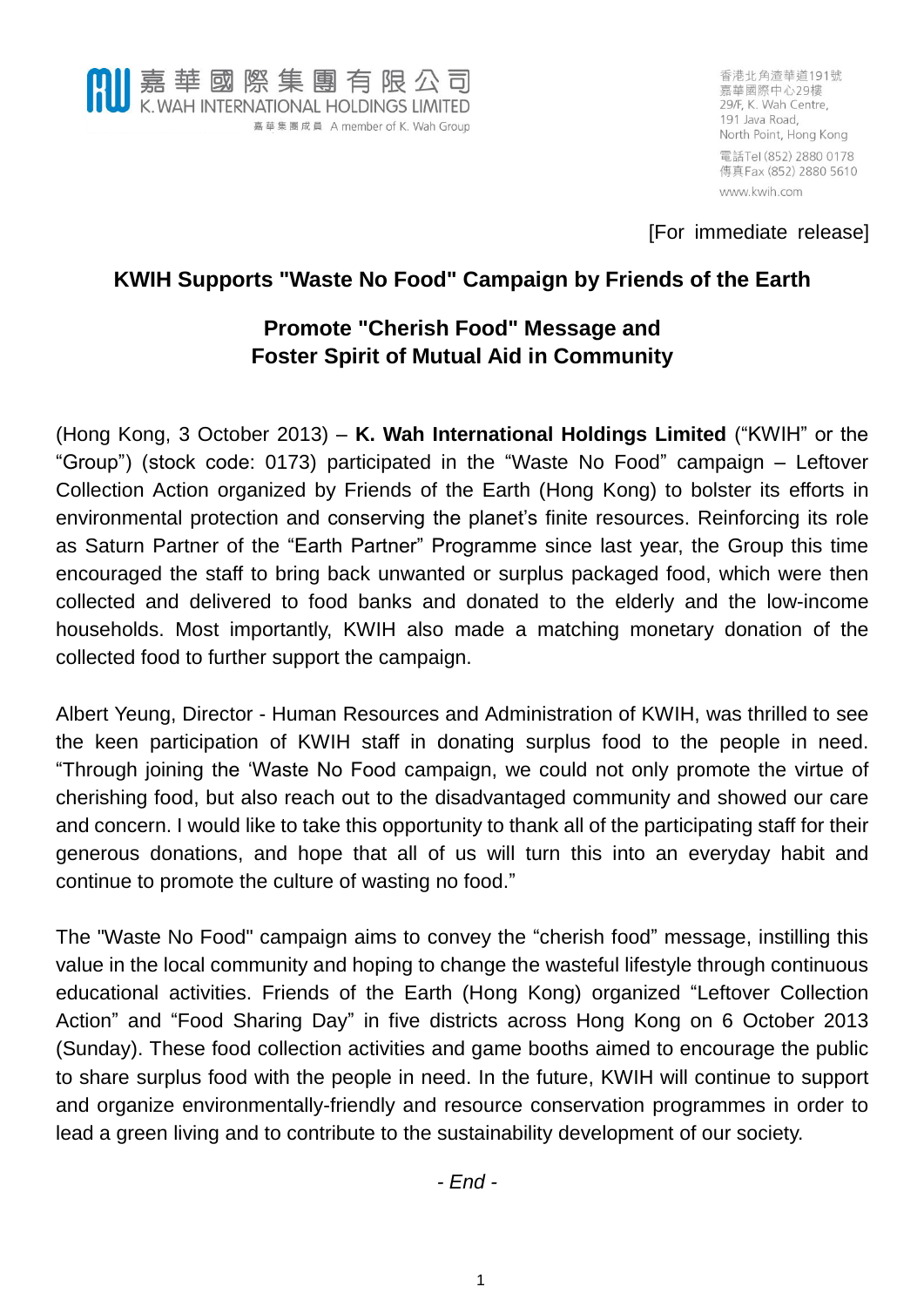

### **Photo caption**



As a strong supporter of the "Leftover Collection Action", KWIH staff collected unwanted or surplus packaged food from home and donated them to people in need through Friends of the Earth (Hong Kong), further demonstrating the spirit of mutual aid in the community.